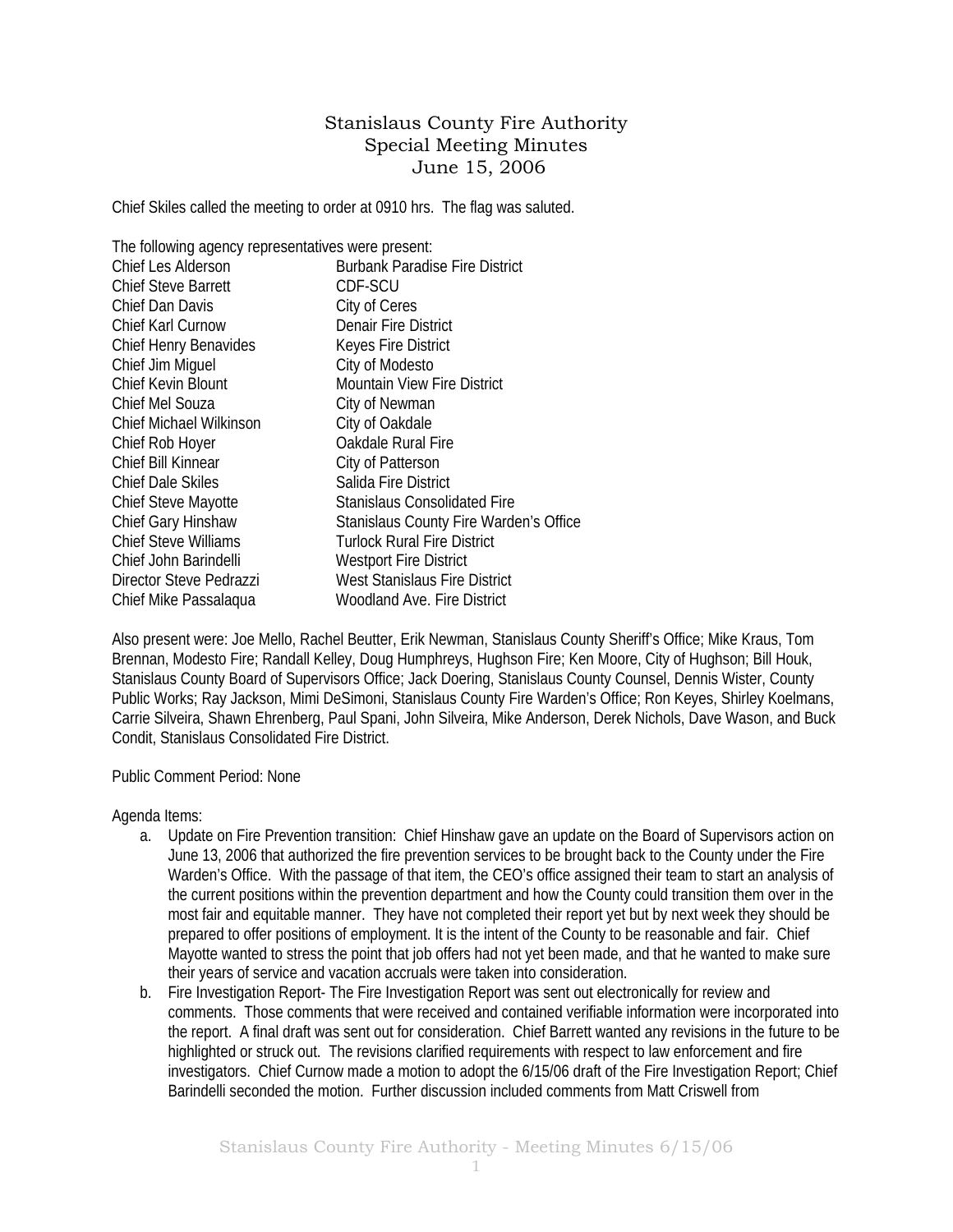Consolidated Fire. He reported that the Fire Investigators also act as safety officers for Consolidated Fire and that he would hate to lose the Fire Investigators from his organization because they fill an important role for them. A roll call vote reflected the following:

YES- 13: NO-1: Abstention-3: Chief Alderson Chief Mayotte Chief Davis Chief Curnow **Example 20** The <sup>\*</sup>Doug Humphreys Chief Barrett Chief Benavides Chief Kinnear Chief Miguel Chief Sousa Chief Wilkinson Chief Hoyer Chief Skiles Chief Hinshaw Chief Williams Chief Barindelli Chief Passalaqua Director Pedrazzi The motion was passed.

c. Consideration and possible action on Fire Investigation Proposals: Chief Mayotte, Stanislaus Consolidated Fire, presented a proposal for Fire Investigation Services that would keep the staffing, work schedule and expected duties at the current level. The bid was for a one-year contract. Chief Mayotte said that his agency will take a loss on this contract for one year, but he was willing to do that because he felt that the fact that he was able to use the investigators in other capacities, such as safety officer, helped his organization. The total cost for the one-year is \$485,252. A copy of the proposal is attached (not provided electronically).

Chief Miguel, Modesto Fire, presented a power point presentation outlining the background, operations, response and criteria training, funding, supervision, personnel, and contract issues for his plan for providing Fire Investigation services. He requested a five-year contract due to the personnel supported by the contract. The total cost of the contract for the first year is \$469,546. A copy of the proposal is attached (not provided electronically).

There was considerable discussion. Some of the concerns that were brought up included:

- Chief Mayotte said that the fire investigation program was not funded appropriately when the workgroup met, he feels the program will suffer because of the one stop permitting plan.
- Chief Wilkinson: Prop. 172 money should be brought to the table if law enforcement and the District Attorney's Office want fire investigation done.
- Chief Hinshaw: Other funding may be available from the Board of Supervisors in the future if we show a need in this program area
- Chief Hoyer: A plan needs to be in place before  $4<sup>th</sup>$  of July
- How much could Modesto's annual increase be?
- Hughson believes that Modesto is not a proven plan; would they come if called?
- Chief Mayotte wanted financing worked out before a multi-year contract is given
- Chief Davis: There was concern about using the money carried over in the budget for operations in the 06-07 year
- Chief Alderson wanted clarification on an interim plan
- Chief Mayotte said there would be no extension of the current contract
- Doug Humphreys, of Hughson, said he needed to talk to his lawyer to make sure he wasn't going to be liable for investigations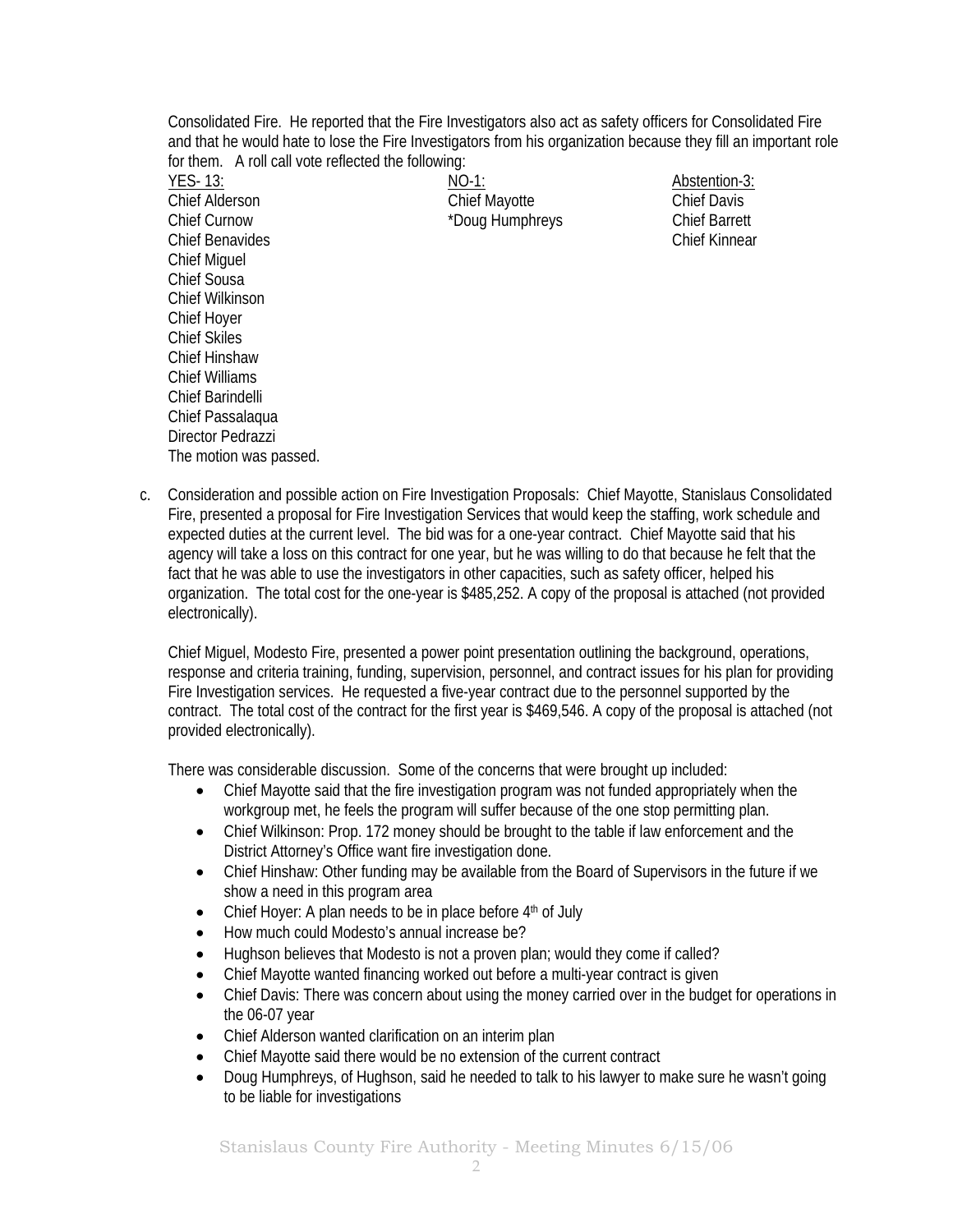• A question was asked regarding the Sheriff's Department participation. Detective Joe Mello said that they would continue to participate no matter who the provider was. He noted that he has had difficulties with receiving reporting information from Consolidated Fire.

There was lengthy discussion regarding the ability to finance either option. The business plan has \$310,000 allocated for fire investigations and both proposals exceed that. Options were discussed including using a portion of the funds carried over from the 05-06 year, or revising the business plan and cutting other services out until the funding is increased either through increases in the Less Than County Wide tax or additional funding from fee increases or additional general fund contributions. It was suggested that the group move forward on the fire investigation and make the necessary revisions to the funding of the business plan programs at the next regular meeting.

Chief Miguel said that he could not take the contract to his board until the 2nd week in July or first Tuesday in August. He said that until that time, he is prepared to provide services for time and materials. That cost had not been fully worked out yet. Chief Miguel also noted that although he was not precluded from voting by the Conflict of Interest code, he would not be voting on the proposals.

Chief Alderson said that he thought Modesto had the best plan, but there were some unanswered questions.

Chief Alderson made a motion to Contract with Stanislaus Consolidated Fire for Fire Investigations for one year as proposed, with negotiations to start for the next contract year in January.

\*Doug Humphreys seconded the motion.

|                                                        | A roll call vote reflected the following: |                |  |
|--------------------------------------------------------|-------------------------------------------|----------------|--|
| <b>YES</b>                                             | <u>NO</u>                                 | <b>ABSTAIN</b> |  |
| <b>Chief Alderson</b>                                  | <b>Chief Curnow</b>                       | Chief Mig      |  |
| <b>Chief Barrett</b>                                   | Chief Sousa                               |                |  |
| <b>Chief Benavides</b>                                 | Chief Kinnear                             |                |  |
| Chief Wilkinson                                        | Chief Hinshaw                             |                |  |
| Chief Hoyer                                            | Director Pedrazzi                         |                |  |
| <b>Chief Skiles</b>                                    | Chief Passalagua                          |                |  |
| <b>Chief Mayotte</b>                                   |                                           |                |  |
| <b>Steve Williams</b>                                  |                                           |                |  |
| Chief Barindelli                                       |                                           |                |  |
| *Doug Humphreys                                        |                                           |                |  |
| Please see the attached memo regarding the vote totals |                                           |                |  |
|                                                        |                                           |                |  |

Chief Miguel

d. Fee Study- Chief Skiles said that we are ready with a proposal from Maximus to begin the process to contract for a fire prevention fee study. We were directed to bring this back to the board before any funds were committed. Chief Hoyer made a motion to advise the county to allocate up to \$20,000 in Less Than County Wide taxes to complete a fee study; Director Pedrazzi seconded the motion. The motion was passed unanimously.

The meeting was adjourned at 11:50 am.

Mimi DeSimoni Clerk of the Fire Authority

\* It was determined that this representative's agency had not designated them as a voting representative therefore those votes were not valid.